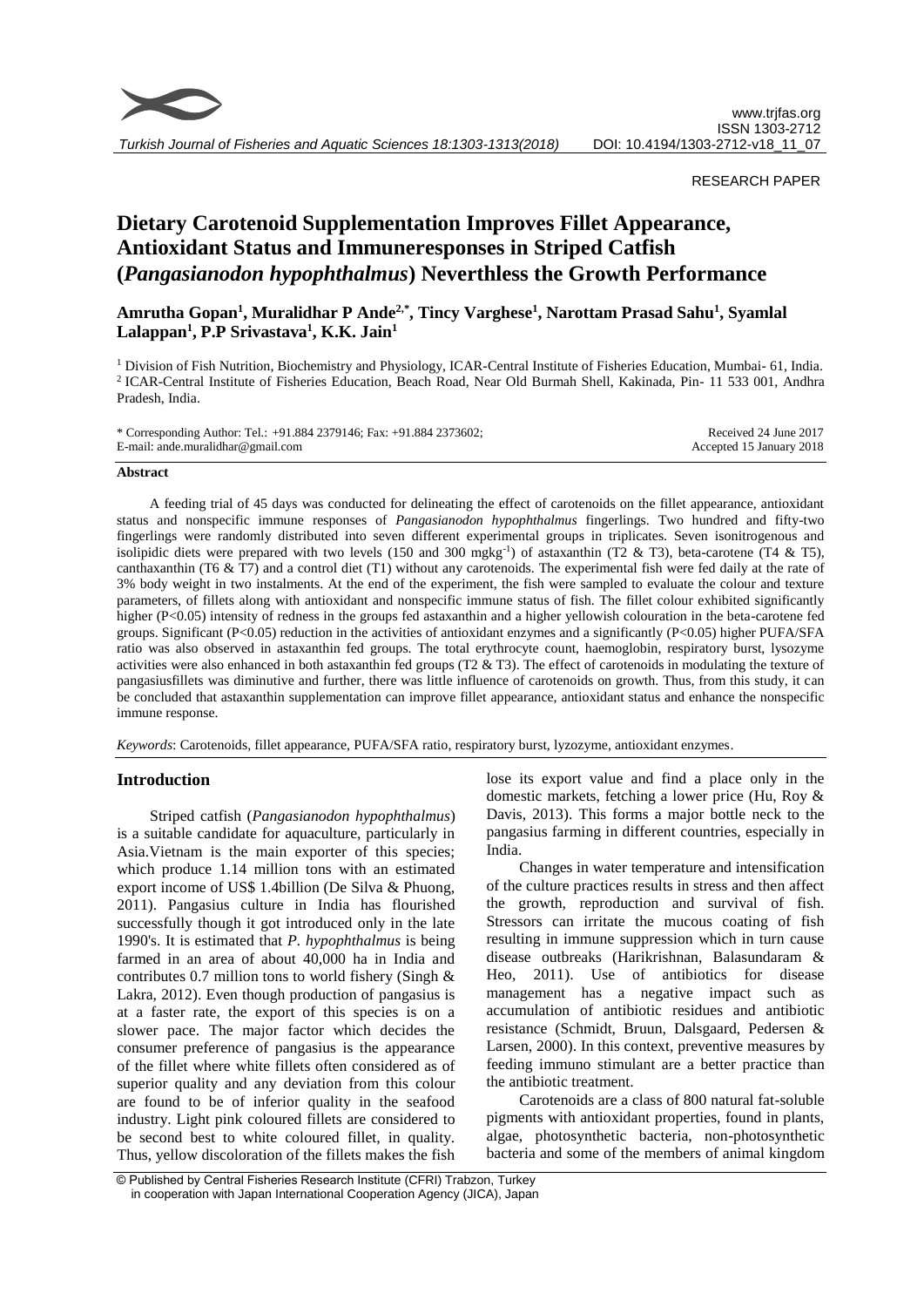such as crustaceans, which is absorbable by the fish muscle. They are split into two classes, carotenes such as *β*-carotene and *α*-carotene, which are purely hydrocarbons, either linear or cyclized at one or both ends of the molecule, and contain no oxygen, whereas xanthophylls are the oxygenated derivatives of carotenes (Sajilata, Singhal, & Kamat,2008). Gupta, Jha, Pal & Venkateshwarlu (2007) used carotenoids from natural sources such as microalgal pigment, yeast extract, marigold, capsicum *etc.* in fish colour improvement. However, the major limitation in the use of carotenoids from natural sources is its low availability as they are embedded in the food matrix that must be digested before the carotenoid component can release and be made available (Zariphen & Erdman, 2002). Natural carotenoids are typically esterified with fatty acids that may negatively influence its absorption (Perez-Galvez & Minguez-Mosquera, 2005). Li, Robinson & Oberle (2007) reported that *Ictalurus punctatus* can accumulate yellow pigments lutein and zeaxanthin and pink pigments canthaxanthin and astaxanthin in the flesh. Fat-soluble carotenoids follow the same intestinal absorption pathways of dietary fats (Krinsky & Johnson, 2005).

Enhanced coloration through carotenoid deposition also protects health, as carotenoids have antioxidant functions (Baker & Gunther, 2004). Several authors (Amar, Kiron, Satoh, & Okamoto,2000; Amar, Kiron, Satoh& Watanabe, 2001; Amar, Kiron, Satoh & Watanabe, 2004) revealed effects of feeding carotenoids from both natural and synthetic sources on the non-specific immune responses of rainbow trout and found augmented non-specific responses along with protection from pathogenic challenge *in vivo*. The resistance of rainbow trout to infectious hematopoietic necrosis virus (IHNV) showed significant improvement after oral ingestion of natural and synthetic carotenoids, particularly astaxanthin (Amar, Kiron, Akutsu, Satoh & Watanabe, 2012). Thus, carotenoid incorporation in fish feeds can be considered as a viable option to improve the colouration, protection of the stored fat in muscle from peroxidation and enhancement of immune responses. With this background, the present study was designed to evaluate the effect of different carotenoids on pangasius flesh quality, antioxidant status and immune responses.

## **Materials and Methods**

## **Experimental Fish and Diet**

Seven purified isocaloric diets were prepared with same composition with graded level of different carotenoids (CD) like AX (Carophyll Pink, 10%AX), BC (Rovimix β-carotene, 5%BC) and CX (Carophyll Red,5% Canthaxanthin) (DSM Nutritional Products Ltd, Mumbai, India) and a control with no CD. The experimental diets used are T1-control, T2- AX,

150mgkg<sup>-1</sup>, T3- AX, 300mgkg<sup>-1</sup>, T4-BC 150mgkg<sup>-1</sup>, T5-BC 300mgkg-1 , T6-CX, 150 mgkg-1 and T7- CX, 300 mgkg-1 . Purified diets were prepared by using fatfree casein and gelatin as the protein source, whereas sunflower oil and cod liver oil were used as a lipid source, Dextrin and starch soluble as a carbohydrate source (Table 1). All the ingredients were thoroughly mixed with water to make dough except vitaminmineral mixture, carotenoids and betaine chloride followed by autoclaving. Butylated hydroxy toluene (BHT) dissolved in oil, vitamin mineral premix and solution of water soluble bead lets of each CDs were mixed properly with the dough after cooling. The feed was then pelletized by an automatic pelletizer (SB Panchal Company, India) using a 2.5 mm die. The pellets were dried manually crumbled, packed in airtight containers and stored at −20 °C to avoid oxidation of the CD until use.

#### **Experimental Design**

Fingerlings of pangasius with an average weight of 12-14g were procured from Hassan Muslai farm, Pali Village, Raigarh (M.H) and acclimatised to the experimental conditions for 15 days. During acclimatization in the Laboratory, fish were fed with control diet for two weeks and transferred to 21 tubs  $(80\times57\times42$  cm, 150 L capacity), to receive their respective treatments (three replicates per treatment) at stocking density of 12 fish per tub following a completely randomised design. Round the clock aeration was provided to all the tubs from a compressed air pump and about 50% water was exchanged every other day. Uneaten feed and faecal matter were siphoned off every day. Dissolved oxygen concentration was monitored weekly, which ranged from  $5.2-6.8$  mgkg<sup>-1</sup> throughout the experimental period. Water temperature and pH ranged from  $25.1^{\circ}$ C-28.4 $^{\circ}$ C and, 7.8 to 8.4 respectively. The feeding trial was conducted for 45 days. Feeding was done upto satiation level twice a day at 10:00 and 18:00 hours. At the end of the experiment, all fish were counted and weighed then used for analysis.

# **Growth Trial**

During the feeding trial of 45 days, the fishes were batch weighed at every two weeks, after one-day feed deprivation. Three fish from each tank at the end of the experiment were sampled. Weight gain percentage, Specific growth rate (SGR), Feed conversion ratio (FCR) Protein efficiency ratio (PER) were determined according to the formulae given beneath Table 2. Difference in number of fish stocked at the beginning and end of the experimental trial were determined for calculation of survival.

#### **Sample Preparation**

Three fish from each replicate with a total of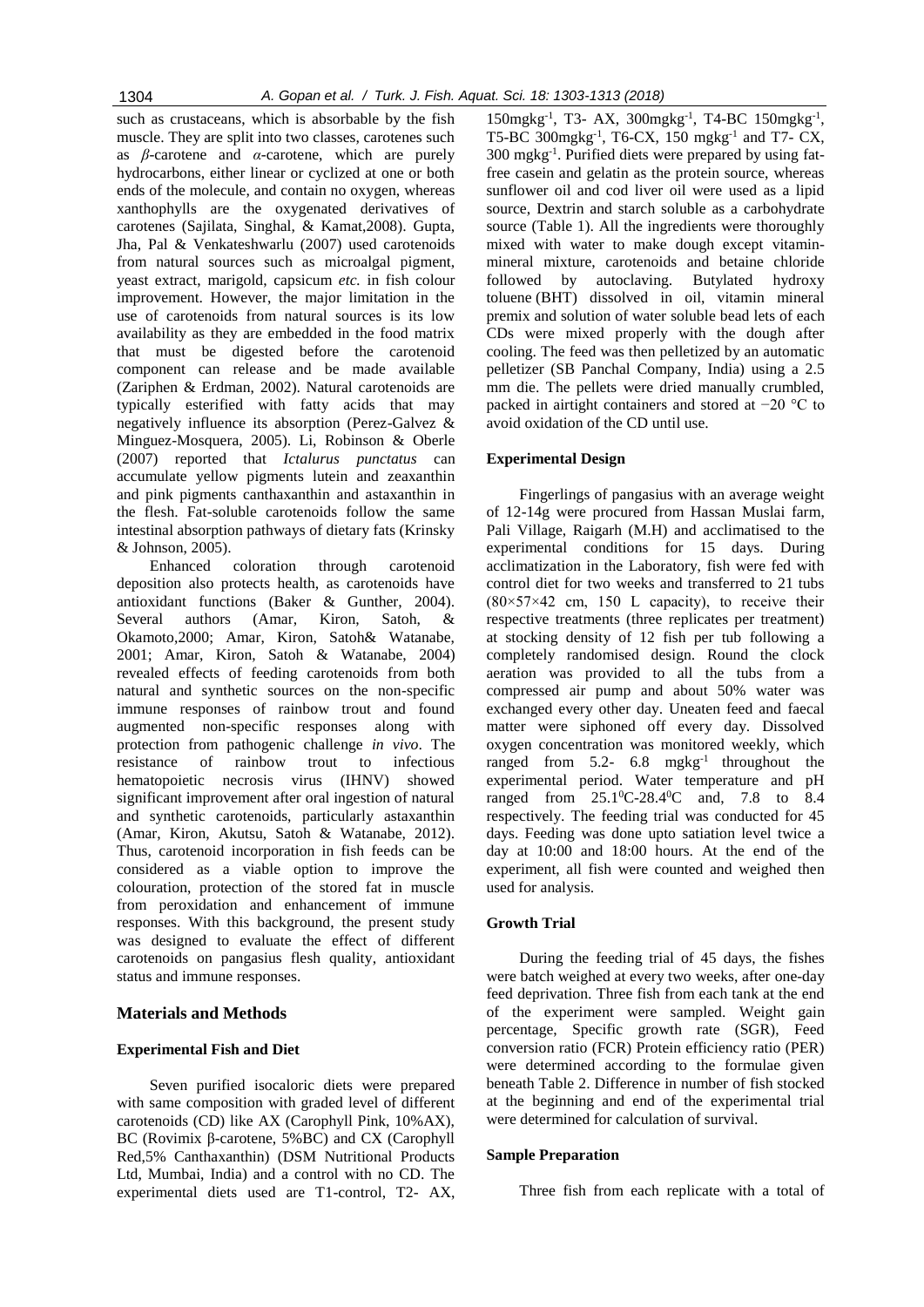**Table 1.** Composition of different Experimental Diets

| Ingredients (g kg $^{-1}$ )                      | T1               | T <sub>2</sub>  | T <sub>3</sub>  | T <sub>4</sub>  | T <sub>5</sub>  | T <sub>6</sub>   | T7                      |
|--------------------------------------------------|------------------|-----------------|-----------------|-----------------|-----------------|------------------|-------------------------|
| $\text{Casein}^1(\text{Hi Media}, \text{India})$ | 350              | 350             | 350             | 350             | 350             | 350              | 350                     |
| Gelatine <sup>2</sup> (Hi Media, India)          | 80               | 80              | 80              | 80              | 80              | 80               | 80                      |
| Starch(Hi Media, India)                          | 200              | 200             | 200             | 200             | 200             | 200              | 200                     |
| Dextrin(Hi Media, India)                         | 150              | 150             | 150             | 150             | 150             | 150              | 150                     |
| Cellulose (Hi Media, India)                      | 82               | 81.85           | 81.7            | 81.85           | 81.7            | 81.85            | 81.7                    |
| codliver oil: Sunflower oil(1:1)                 | 100              | 100             | 100             | 100             | 100             | 100              | 100                     |
| Vitamin-mineral mixture <sup>3</sup>             | 20               | 20              | 20              | 20              | 20              | 20               | 20                      |
| CMC(Hi Media, India)                             | 15               | 15              | 15              | 15              | 15              | 15               | 15                      |
| BHT(Hi Media, India)                             | $\overline{c}$   | $\overline{c}$  | 2               | 2               | 2               | 2                | $\overline{\mathbf{c}}$ |
| Betain chloride (Hi Media, India)                |                  |                 |                 | 1               |                 |                  |                         |
| Astaxanthin                                      | $\theta$         | 0.15            | $\Omega$        | $\Omega$        | $\mathbf{0}$    | 0                | $\mathbf{0}$            |
| Astaxanthin                                      | $\Omega$         | 0               | 0.3             | $\Omega$        | $\Omega$        | $\Omega$         | $\Omega$                |
| Beta carotene                                    | 0                | $\overline{0}$  | $\mathbf{0}$    | 0.15            | 0               | $\overline{0}$   | 0                       |
| Beta carotene                                    | $\theta$         | $\overline{0}$  | $\overline{0}$  | 0               | 0.3             | $\overline{0}$   | $\boldsymbol{0}$        |
| Canthaxanthin                                    | $\theta$         | $\overline{0}$  | $\Omega$        | 0               | 0               | 0.15             | $\Omega$                |
| Canthaxanthin                                    | $\theta$         | 0               | $\Omega$        | $\Omega$        | $\Omega$        | $\Omega$         | 0.3                     |
| Total                                            | 1000             | 1000            | 1000            | 1000            | 1000            | 1000             | 1000                    |
| Proximate composition (g kg <sup>-1</sup> DM)    |                  |                 |                 |                 |                 |                  |                         |
| Dry matter                                       | $925.2 \pm 1.6$  | $920.5 \pm 3.1$ | $913.7 \pm 1.7$ | $913.7 \pm 2.1$ | $919.9 \pm 1.5$ | $928.2 \pm 2.2$  | $928.3 \pm 3.3$         |
| Ash                                              | $29.0 \pm 1.8$   | $30.1 \pm 1.7$  | $25.4 \pm 1.6$  | $26.5 \pm 2.1$  | $18.3 \pm 1.83$ | $24.7 \pm 1.6$   | $28.0 \pm 1.4$          |
| Crude protein                                    | $365.4 \pm 3.0$  | $369.7 \pm 2.1$ | $365.4 \pm 2.6$ | $367.5 \pm 3.1$ | $360.7 \pm 2.2$ | $363.6 \pm 3.04$ | $365.2 \pm 2.17$        |
| $EE^4$                                           | $84.3 \pm 3.7$   | $76.2 \pm 2.18$ | $84.0 \pm 3.4$  | 78.9±4.01       | $88.1 \pm 5.7$  | $86.9 \pm 4.21$  | $89.0 \pm 6.05$         |
| CF <sup>5</sup>                                  | $102.0 \pm 5.71$ | 99.6±4.44       | $99.4 \pm 5.21$ | $100.8 \pm 9.5$ | $97.4 \pm 8.3$  | $109.0 \pm 7.5$  | $104.3 \pm 3.1$         |
| NFE <sup>6</sup>                                 | $419.3 \pm 3.5$  | $424.5 \pm 4.0$ | $425.8 \pm 1.5$ | $426.3 \pm 5.1$ | $420.6 \pm 5.3$ | $415.3 \pm 1.5$  | $410.7 \pm 3.1$         |
| $DE7$ (kJ g <sup>-1</sup> Diet)                  | $15.06 \pm 0.8$  | $14.89 \pm 1.1$ | $14.92 \pm 0.6$ | $14.98 \pm 1.0$ | $15.05 \pm 0.8$ | $15.14 \pm 0.4$  | $15.14 \pm 0.9$         |
| $\sim$ $\sim$ $\sim$<br>$\sim$                   |                  |                 |                 |                 |                 |                  |                         |

Data expressed as mean  $\pm$  SE, n=3

<sup>1</sup> Casein fat free: 86% CP.

<sup>2</sup>Gelatin: 96% CP.

<sup>3</sup> Composition of vitamin mineral premix (AGRIMIN FORTE Powder) (quantity kg<sup>-1</sup>). Vitamin A-7,00,000 IU; Vitamin D<sub>3</sub>-70,000 IU; Vitamin E-250 mg; Nicotinamide-1000mg ; Cobalt-150 mg; Copper-1200 mg; Iodine-325 mg; Iron-1500 mg; Magnesium-6000 mg; Manganese-1500 mg; Potassium-100 mg; Sodium-5.9 mg; Sulphur-0.72%; Zinc-9600 mg; Calcium-25.5%; Phosphorus-12.75%

<sup>4</sup>EE- Ether Extract

<sup>5</sup>CF-Crude Fibre

<sup>6</sup>NFE (Nitrogen free extract) = 1000− (Crude protein + Crude lipid + crude fibre + ash).

<sup>5</sup>DE (Digestible energy) =(%CP×4) + (%EE×9) + (%NFE×4) (Halver, 1976

**Table 2.** Growth parameters and survival rate of *P. hypophthalmus* fingerling fed different experimental diets

| Parameters          | Τ1               | T <sub>2</sub>   | T3               | T4               | T5               | T6               | T7               |
|---------------------|------------------|------------------|------------------|------------------|------------------|------------------|------------------|
| Initial Body wt(gm) | $14.38 \pm 0.50$ | $13.95 \pm 0.21$ | $14.71 \pm 0.49$ | $14.67 \pm 0.62$ | $14.52 \pm 0.42$ | $14.26 \pm 0.48$ | $14.48\pm0.25$   |
| Final Body wt(gm)   | $18.59 \pm 0.19$ | $18.10\pm0.42$   | $18.43 \pm 0.48$ | $18.33 \pm 0.46$ | $18.53 \pm 0.74$ | $17.93 \pm 0.37$ | $18.63 \pm 0.39$ |
| Wt Gain% $1$        | $29.55 \pm 2.19$ | $29.73 \pm 2.37$ | $25.35 \pm 1.36$ | $25.18\pm2.14$   | $27.52 \pm 1.45$ | $25.86 \pm 1.77$ | $28.76 \pm 2.70$ |
| SGR <sup>2</sup>    | $0.57 \pm 0.07$  | $0.58 \pm 0.04$  | $0.50 \pm 0.02$  | $0.50 \pm 0.04$  | $0.54 \pm 0.03$  | $0.51 \pm 0.03$  | $0.56 \pm 0.05$  |
| FCR <sup>3</sup>    | $2.52 \pm 0.23$  | $2.38 \pm 0.19$  | $2.72 \pm 0.15$  | $2.76 \pm 0.21$  | $2.53 \pm 0.14$  | $2.73 \pm 0.13$  | $2.46 \pm 0.21$  |
| PER <sup>4</sup>    | $1.09 \pm 0.11$  | $1.15 \pm 0.08$  | $1.00 \pm 0.05$  | $0.99 \pm 0.08$  | $1.08 \pm 0.06$  | $0.99 \pm 0.05$  | $1.11 \pm 0.09$  |
| Survival%           | 100.00           | 100.00           | 100.00           | 100.00           | 100.00           | 100.00           | 100.00           |
| P value             | >0.05            | >0.05            | >0.05            | >0.05            | >0.05            | >0.05            | >0.05            |
|                     |                  |                  |                  |                  |                  |                  |                  |

Data expressed as mean  $\pm$  SE, n=3

<sup>1</sup> Weight gain (%) =100 [(final body wt (g)  $\land$  Initial body wt (g))/initial body wt (g)].

<sup>2</sup>Specific growth rate (SGR, %/day) =100×(ln final body weight−ln initial body weight)/experimental duration in days

3 Feed conversion ratio (FCR) = total dry feed given (g)/wet weight gain (g).

4 Protein efficiency ratio (PER) = Net weight gain (g)/protein fed (g).

nine from each treatment group were anaesthetized with clove oil (50μl of clove oil per litre of water). Fillets without skin were prepared for flesh quality analysis and for enzyme assays, tissues (liver and gill) were homogenized with chilled 0.25 M sucrose solution using a mechanical tissue homogenizer. The homogenized samples were centrifuged (7,000 g, 4 $\mathrm{^0C}$ for 10 min) and supernatants were collected and stored at -20 <sup>o</sup>C for subsequent enzyme assays.

#### **Proximate Composition of Diets**

Experimental diets were analysed using standard AOAC (1995) methods (Table 1) for dry matter, crude protein, ether extract, ash, crude fibre. Nitrogen free extract (NFE) was calculated by difference of the total of all the nutrients from 100 (Hastings, 1969) and approximate digestible energy content was calculated according to Halver (1976).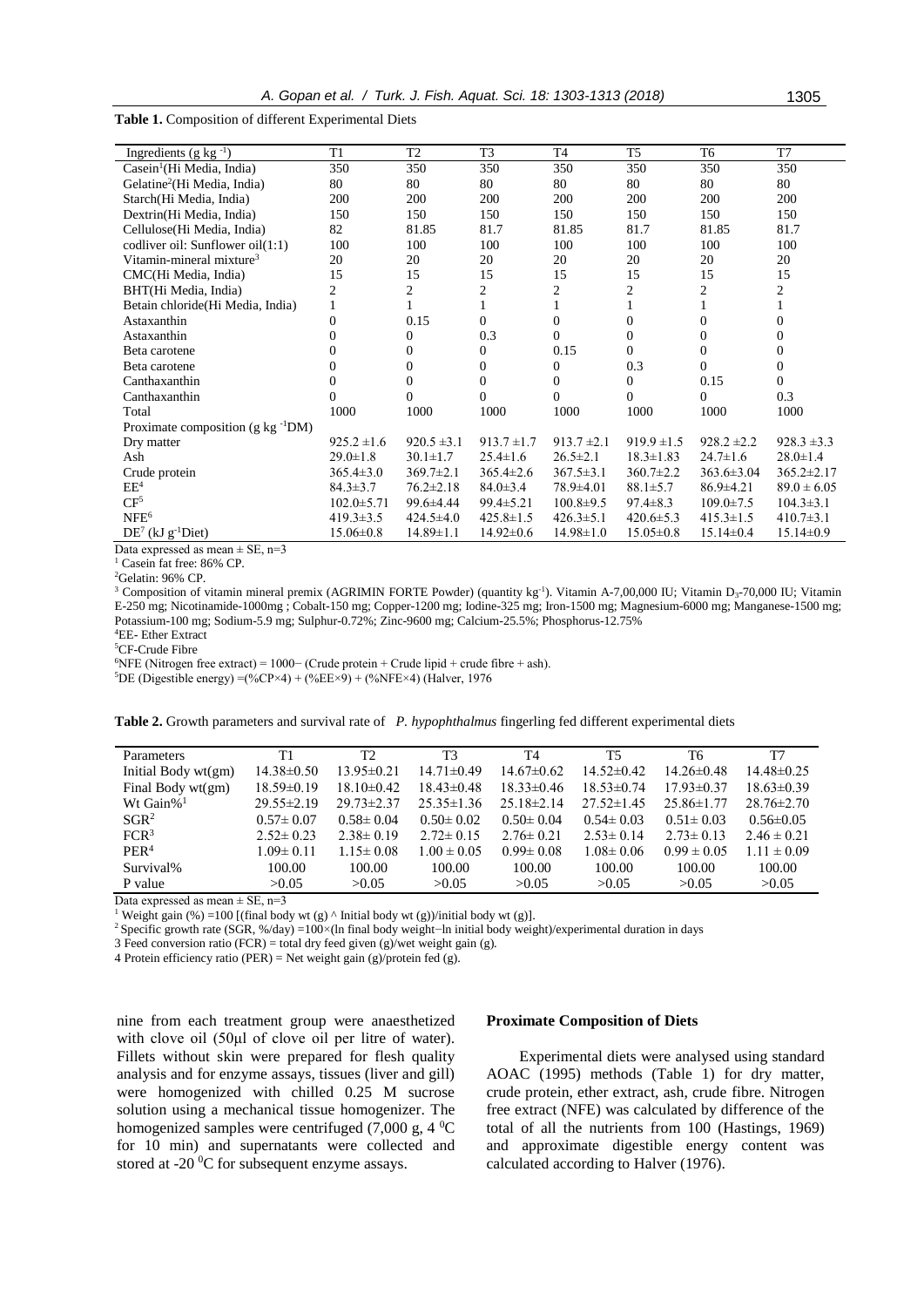# **Flesh Quality Analysis**

# **Texture Profile Analysis (TPA)**

Textural measurements were done by instrumental analysis with texture analyzer (Perten instrument, TVT 6700, Sweden). The texture is commonly measured and presented as some mechanical properties including hardness/firmness, gumminess, chewiness, springiness, (Hagen Solberg, Sirnes & Johnston, [2007\)](http://onlinelibrary.wiley.com/doi/10.1111/1541-4337.12043/full#crf312043-bib-0038). Three measurements were taken along the lateral line on both sides of the fish at the anterior part, middle part and posterior part of the body of fish. Analysis of sample was done by using software named Easy Match QC version 4.77 [Database EZQC].

#### **Colour Analysis**

Instrumental colorimetric analyses were performed with a Lab scan XE – spectro- colorimeter (Hunter Associates Laboratory Inc. Reston VA, USA). Fillet from each treatment group was pooled, minced and densely packed into the glass sample cup. Measurements were recorded using the tri-stimulus  $L^*$  a\* b\* scale (Hunter & Harold1987). The  $L^*$ variable represents lightness ( $L^*=0$  for black,  $L^*=100$ for white), $a^*$  scale represents the red/green  $(+a^*)$ intensity in red and  $-a^*$  intensity in green) and the  $b^*$ scale represents the yellow/blue  $(+b^*)$  intensity in yellow and –b\* intensity in blue).Further, ratios such as Redness/yellowness (a\*/b\*) value and yellowness/lightness ( $b*/L^*$ ) has been calculated to get more clarification on the obtained colour variables.

#### **Total Carotenoid Content**

The total carotenoid content was measured by the modified method (Olson, 1979). To 1g muscle taken in a 10 ml screw capped glass vial and added 2.5g of anhydrous sodium sulphate then the mixture was mashed gently with glass rod with adding 5ml of chloroform and sealed, which was kept at  $0^0$  C for overnight. A clear layer of chloroform above the caked residue was taken for measuring absorbance using as pectrophotometer. A blank was also prepared without the sample in a similar way.

#### **Antioxidant Enzymes**

Superoxide dismutase **(**SOD) was assayed according to Misra & Fridovich (1972) based on the oxidation of epinepherine–adrenochrome transition by the enzyme. The reaction mixture consisted of 50 ml of sample, 1.5 ml phosphate buffer and 0.5 ml epinephrine. The solution was mixed well and optical density (OD) was immediately read at 480nm. SOD activity is expressed as unit activity (amount of protein required to give 50% inhibition of epinephrine

auto-oxidation). Catalase (CAT) was assayed according to the method described by Takahara, Hamiton, Neel, Kobara, Ogura, & Nishimura (1960) using 50 mM phosphate buffer (pH 7.0). The reaction was initiated by adding  $30\%$  H<sub>2</sub>O<sub>2</sub> as the substrate and OD were recorded at 240 nm. Enzyme activity was expressed as nanomoles  $H_2O_2$  decomposed /min /mg protein.

### **Estimation of Lipid Peroxidation**

# **Fatty Acid Profiling and Estimation of PUFA/SFA Ratio**

Crude lipid was extracted as described by the method of Folch, Lees, &Sloane-Stanley (1957). The extracted lipids were used for fatty acid analysis. Fatty acid methyl esters were prepared from the total lipids by saponification and methyl esterification (AOAC, 1995). The component fatty acids were then identified by a Gas Liquid Chromatography system. GC-MS measurements were performed in a Shimadzu QP2010 (Japan) quadrupole mass spectrometer, with ionization energy of 70 eV operating in positive electronic impact set to 100 μA, connected to a GC 8060 gas chromatograph (Shimadzu) equipped with a Carbowax  $(25 \text{ m x } 0.25 \text{ mm}; 0.25 - \mu \text{m film thickness})$ column (Cromlab S.A.) with helium as a carrier gas. The injection was performed in split mode at  $250^{\circ}$ C. Fatty acid methyl esters were separated at constant pressure (23.1kPa) with the following oven program: (a)  $50^{\circ}$ C for 2 min; (b) increase at a rate of  $10^{\circ}$ C/min up to  $230^{\circ}$ C. The mass spectrometer was tuned to get the relative abundances of m/z ranging from 40.00 to 550.00. The percentage area of total PUFA and total SFA was calculated separately. The lipid peroxidation levels were determined by computing the ratio of percentage composition of total PUFA (Polyunsaturated Fatty Acid) to SFA (Saturated Fatty Acids).

#### **Peroxide Value**

A 10% tissue extract in 25mM sodium phosphate (pH 7.4) buffer was used for lipid peroxidation assay. The homogenate was centrifuged at 3000 rpm for 15 min, and the supernatant was taken. The modified IDF (International Dairy Federation, 1991) method (spectrophotometric) for peroxide determination is based on the ability of the peroxides to oxidise ferrous ions to ferric ions. To a 10 ml screw-capped test tube, 0.1ml of homogenate was taken. Then Chloroform/Methanol mixture was added to make it 10 ml and mixed well. Ammonium thiocyanate solution and Fe (ll) solution was added 50μl each to the mixture without any time delay. Then the tube was kept in the dark for 5 min at room temperature. The absorbance reading was taken against a blank at 500 nm. The peroxide value of the sample was expressed as milli-equivalents of oxygen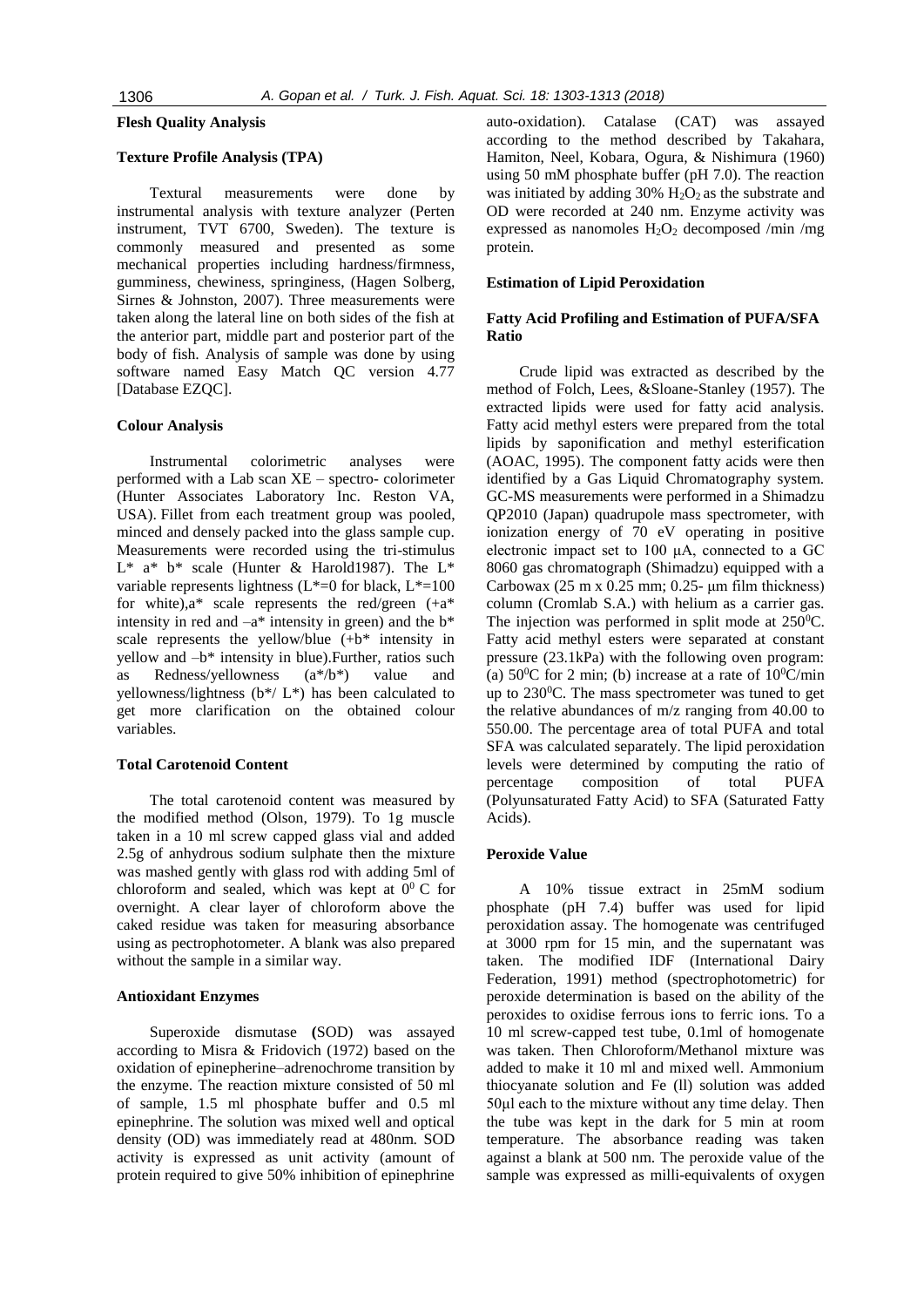per kilogram sample.

## **Immuno-Haematological Parameters**

#### **Collection of Blood and Serum**

At the end of the experiment, two fish per replicate, a total of six fish per treatment were anaesthetised with clove oil at 50  $\mu$ l L<sup>-1</sup> and blood samples were drawn from the caudal peduncle using a medical syringe with EDTA as an anticoagulant. The blood was used immediately for analysis of respiratory burst activity, haemoglobin and total erythrocyte count (RBC). Another set of blood collected as above was transferred immediately to dry microfuge tubes. The tubes were allowed to stand in a tilted position at room temperature for one h to collect the serum, which was analysed for lysozyme activity and myeloperoxidase activity.

## **Nitrobluetetrazolium (NBT), Hemoglobin (Hb), Total Erythrocyte Count (RBC)**

Nitrobluetetrazolium assay was done by the method modified by Stasiack & Baumann (1996). The Hb level of blood was analysed following the cyanmethemoglobin method using Drabkin's Fluid (Qualigens Diagnostics, India). RBCcounts were determined using improved Neubauer haemocytometer. A total of 5 squares amounting total volume of 0.02μl were counted and calculated by the method of Blaxhall & Daisley (1973).

## **Serum Lysozyme Activity, Myeloperoxidase Activity (MPO)**

Serum lysozyme activity was determined by using kit (Bangalore Genei, Bangalore, India). Total Myeloperoxidase content present in serum was measured according to Quade & Roth (1997) with slight modification by Sahoo, Kumari, & Mishra, (2005).

#### **Statistical Analysis**

The various parameters were subjected to oneway analysis of variance (ANOVA) and 'F' test at P< 0.05 for comparisonamong different dietary treatments (Snedecor & Cochran 1967). Duncan's multiple range tests was used to determine the significant differences between the means.

# **Results**

#### **Growth and Feed Utilization**

There were no significant differences (P>0.05) among the weight gain of *P. hypophthalmus* fingerling fed diets containing different levels of CDs (Table 2). The percentage weight gain, specific growth rate, protein efficiency ratio and feed conversion ratio of the different treatments were found to be statistically not different  $(P<0.05)$  from each other.

#### **Flesh Quality Analysis**

There were no significant effects of carotenoids on texture (Table 3) of *P. hypophthalmus* whereas colour (Table 4) differed significantly  $(P<0.05)$ . The major texture parameters like hardness, chewiness and springiness values of the fillets were not significantly different (Table 3).L\*values did not vary significantly (P>0.05) among the treatments but a\*was significantly higher in the T2 group which was fed with 150 mg kg-1 astaxanthin and lowest value was observed in T1 group (Table 4) while b\* value was significantly higher in the T4 and T5 group fed with BC (Table 4). Redness/yellowness  $(a^*/b^*)$  value was significantly higher in the T2 group although yellowness/lightness (b\*/L\*) value was significantly higher in the T5 group, which was fed with a higher dose of BC. The total carotenoid content of the fish muscle was analysed from all the treatments and given in the figure 1A. The higher carotenoid content was observed in the T3 group followed T2 group fed with higher and low level of AX. The lowest content was found in the control group fed with no CD (figure 1A).

## **Antioxidant Enzyme Analysis**

The SOD and catalase activities of liver and gill were significantly affected (P*<*0.05) by carotenoid

| Table 3. Different texture parameters of experimental groups fed with different experimental diets |  |  |  |  |
|----------------------------------------------------------------------------------------------------|--|--|--|--|
|----------------------------------------------------------------------------------------------------|--|--|--|--|

| <b>Treatments</b> | Hardness         | Chewiness        | <b>Springiness</b> |
|-------------------|------------------|------------------|--------------------|
| T1                | $28.16 \pm 3.53$ | $7.80 \pm 1.49$  | $0.66 \pm 0.06$    |
| T <sub>2</sub>    | $27.03 \pm 2.81$ | $7.78 \pm 1.73$  | $0.80 \pm 0.19$    |
| T <sub>3</sub>    | $24.34 \pm 4.81$ | $4.91 \pm 0.16$  | $0.52 \pm 0.04$    |
| T <sub>4</sub>    | $26.61 \pm 3.85$ | $5.33 \pm 0.57$  | $0.53 \pm 0.02$    |
| T <sub>5</sub>    | $18.76 \pm 3.08$ | $6.25 \pm 2.96$  | $0.66 \pm 0.17$    |
| T6                | $26.39 \pm 3.56$ | $5.32 \pm 1.24$  | $0.48 \pm 0.05$    |
| T7                | $34.00 \pm 0.96$ | $12.01 \pm 6.53$ | $0.67 \pm 0.15$    |
| P value           | 0.168            | 0.659            | 0.456              |

Data expressed as (mean  $\pm$  S.E.) (n = 3)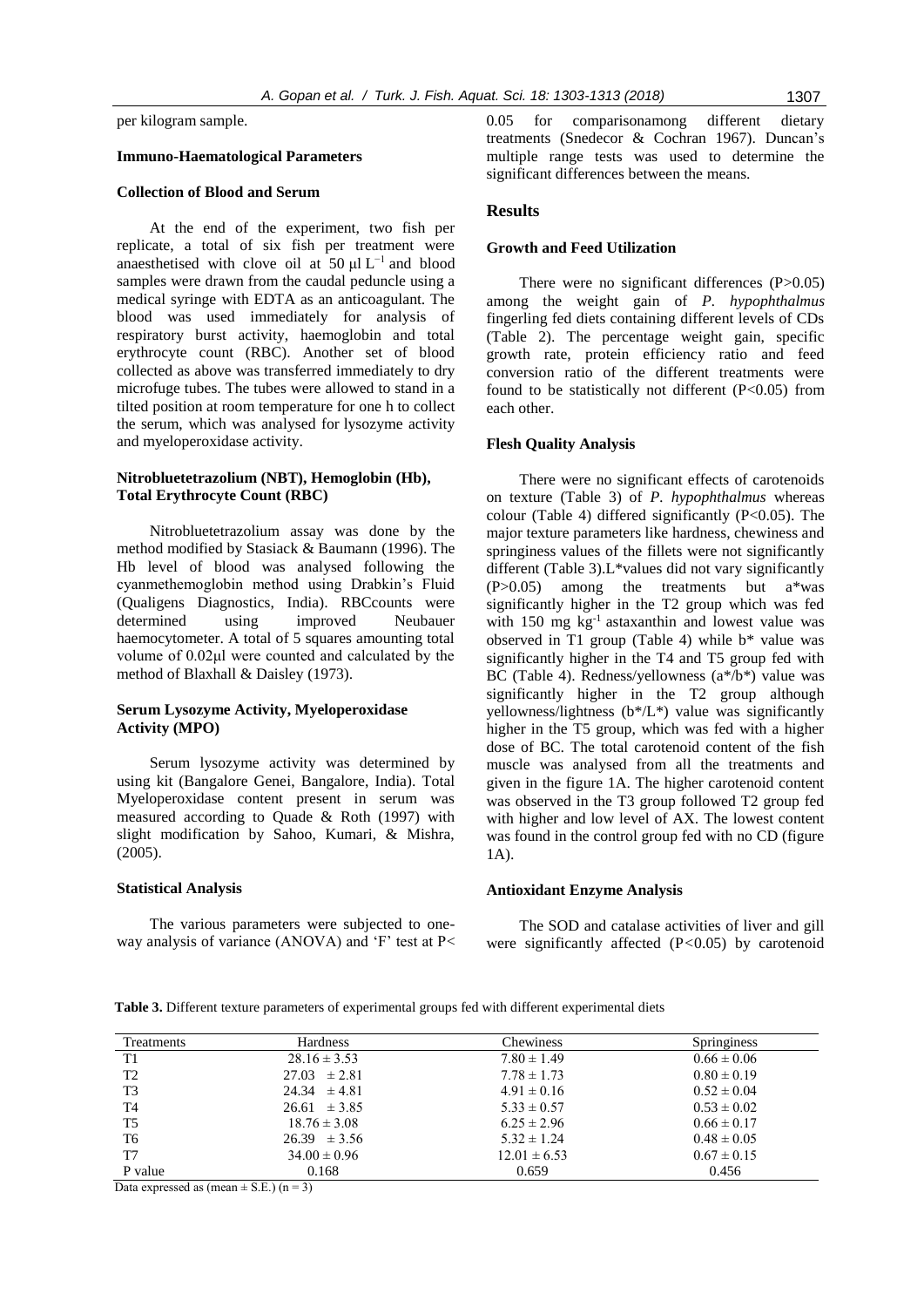feeding (figure 1B&1C respectively). Higher dose AX fed group (T3) reported lowest SOD activities of liver and gill. Catalase activity of liver also showed a similar trend as the lowest value was recorded in T3 group whereas, the lowest value of catalase activity in gill was observed at both low and high dose of AX compared to other groups.

### **Estimation of Lipid Peroxidation**

PUFA/SFA ratio (figure 1D) significantly (P<0.05) increased in higher dose AX fed group (T3) compared to all other treatment groups. The ratios

were significantly lower (P<0.05) in T1, T4 and T6 groups, which were (control, low levels of BC and  $CX$ ) respectively. Highest value ( $P<0.05$ ) of peroxide (Table 5) was observed in the control group whereas the lowest value was found in both the AX fed groups (T2 and T3) compared to the other groups.

#### **Immuno-Haematological Parameters**

Significant effect of carotenoids (P<0.05) onimmune-heamatological parameters likes NBT, Hb, RBC, lysozyme activity and MPO (Table 5) wasseen at the end of 45 days of feeding. Lower dose of AX

**Table 4.** Chroma values of different experimental groups fed different experimental diets

| Treatment      | $L^*$            | a*                          | h*                         | $a^*/b^*$               | $b*/L^*$                                                                                                                                                                                                                                        |
|----------------|------------------|-----------------------------|----------------------------|-------------------------|-------------------------------------------------------------------------------------------------------------------------------------------------------------------------------------------------------------------------------------------------|
| T1             | $43.81 \pm 1.27$ | $4.54^a \pm 0.18$           | $16.85^{ab}$ ± 0.76        | $0.27^{\rm a} \pm 0.00$ | $0.38^{ab} \pm 0.00$                                                                                                                                                                                                                            |
| T <sub>2</sub> | $42.28 \pm 1.39$ | $8.63^f \pm 0.37$           | $18.25^{bc} \pm 0.72$      | $0.48^d \pm 0.04$       | $0.44^{bcd} \pm 0.03$                                                                                                                                                                                                                           |
| T <sub>3</sub> | $43.35 \pm 1.91$ | $6.74^{\text{cd}} \pm 0.25$ | $18.97bc \pm 0.77$         | $0.36^{abc} \pm 0.00$   | $0.42^{abc} \pm 0.02$                                                                                                                                                                                                                           |
| T4             | $45.32 \pm 2.14$ | 6.84 $\text{cd}_{\pm}$ 0.27 | $23.79^{d}$ ± 1.14         | $0.29^a \pm 0.00$       | $0.50^{cd} \pm 0.03$                                                                                                                                                                                                                            |
| T <sub>5</sub> | $45.27 \pm 1.62$ | $7.35^{\text{de}} \pm 0.33$ | $22.51d$ ± 1.32            | $0.33^{ab} \pm 0.03$    | $0.54^d \pm 0.03$                                                                                                                                                                                                                               |
| T <sub>6</sub> | $44.09 \pm 1.44$ | $5.81^b \pm 0.22$           | $18.08^{bc}$ $\pm 0.78$    | $0.32^{ab} \pm 0.00$    | $0.43^{abc} \pm 0.02$                                                                                                                                                                                                                           |
| T7             | $43.11 \pm 1.85$ | $8.20^{\text{ef}} \pm 0.36$ | $20.72^{\text{cd}}$ ± 1.17 | $0.40^{bcd} \pm 0.04$   | $0.47bcd \pm 0.06$                                                                                                                                                                                                                              |
| P value        | 0.894            | 0.001                       | 0.001                      | 0.002                   | 0.010                                                                                                                                                                                                                                           |
|                |                  |                             |                            |                         | $\mathbf{L}^*(\lambda)$ is a set of $\mathbf{L}^*(\lambda)$ is a set of $\mathbf{L}^*(\lambda)$ is a set of $\mathbf{L}^*(\lambda)$ is a set of $\mathbf{L}^*(\lambda)$ is a set of $\mathbf{L}^*(\lambda)$ is a set of $\mathbf{L}^*(\lambda)$ |

 $L^*(-)$ : blackness, (+): lightness., a\*(-): greenness, (+): redness, b\* (-): blueness, (+): yellowness a\*/b\*- Redness/Yellowness b\*/L\*-Yellowness/Lightness

Different superscripts in the same column signify statistical differences (P<0.05) (mean  $\pm$  S.E.) (n = 3)



Figure 1. Figure 1A: Total carotenoid values different experimental groups fed different experimental diets, Figure 1B: Superoxide dismutase activities in the liver and gill of different experimental groups fed different experimental diets, Figure1C: Catalase activities in the gill of *Pangasianodon hypophthalmus* fingerlings fed with different experimental diets, Figure 1D: PUFA/SFA ratio of muscle in different treatment.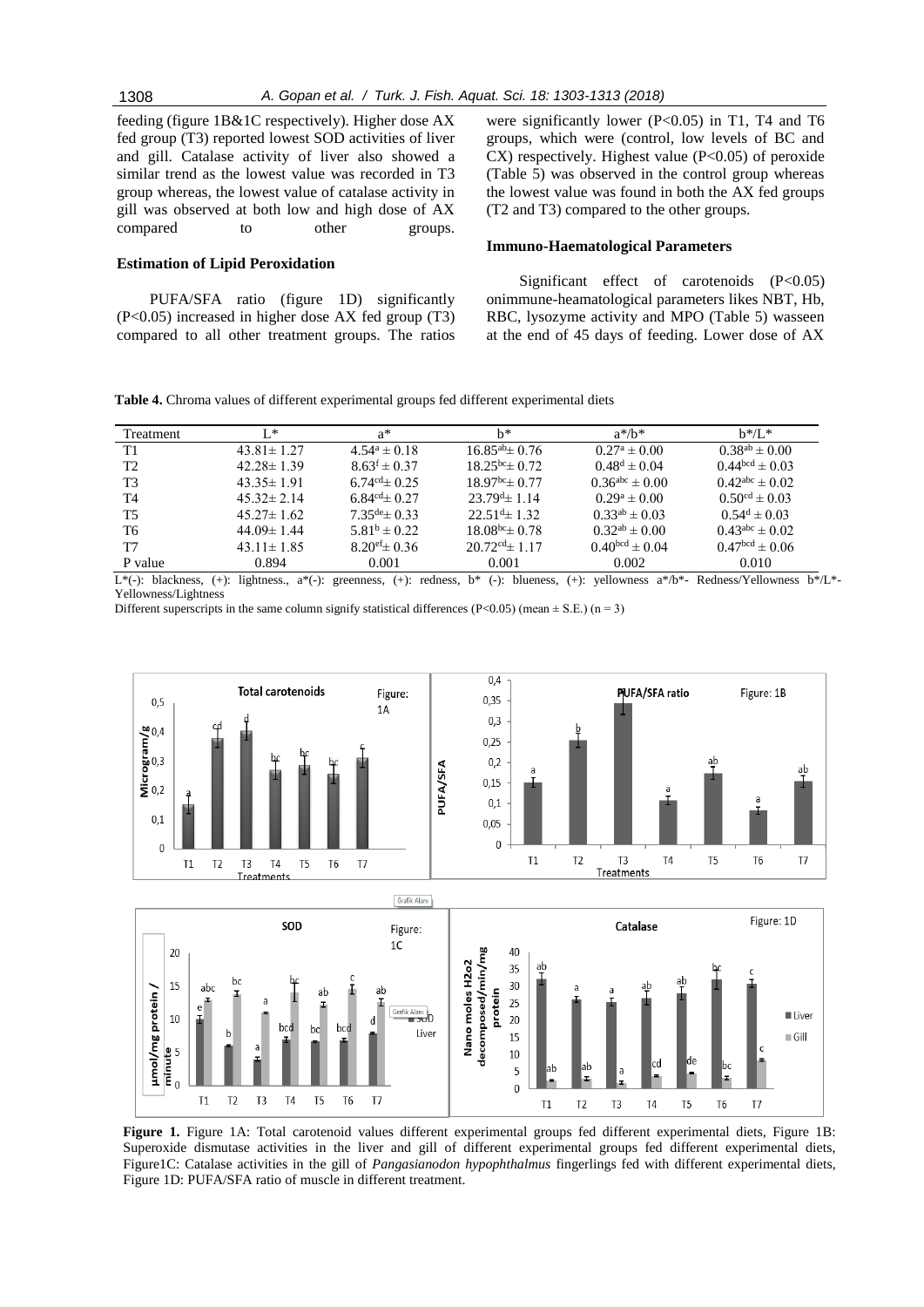**Table 5.** RBC values, serum lysozyme activity, Serum myeloperoxidase activity of different experimental groups fed with the experimental diets

| Treatment      | Peroxide                | <b>NBT</b>               | Total                          | <b>RBC</b><br>Total        | Lysozyme                       | Myeloperoxidase              |
|----------------|-------------------------|--------------------------|--------------------------------|----------------------------|--------------------------------|------------------------------|
|                | value                   | activity                 | Haemogobin                     | (million)                  | activity(U/mg)                 | (OD)<br>$\omega$<br>activity |
|                |                         |                          | content                        | $\text{cells/mm}^3$ )      | protein)                       | 450nm                        |
| T1             | $22.98f_{\pm}2.75$      | $0.106^{\rm b} \pm 0.01$ | $9.20^{cd} \pm 0.09$           | $2.73bc \pm 0.09$          | $47.40^{ab} \pm 7.07$          | $0.36^{\circ}$ ± 0.015       |
| T <sub>2</sub> | $4.394 \pm 0.39$        | $0.138 \pm 0.04$         | $12.95\text{\textless}\pm0.43$ | $3.64^{\circ} \pm 0.04$    | $82.21d \pm 9.45$              | $1.65^{\circ} \pm 0.094$     |
| T <sub>3</sub> | $5.44^{\circ} \pm 0.03$ | $0.111^{b,c} \pm .03$    | $10.79 f_{\pm} 0.18$           | $3.41^{\text{de}}\pm 0.03$ | $78.88^{cd}$ $\pm 4.44$        | $1.28^{d} \pm 0.054$         |
| T <sub>4</sub> | $11.66^{bc} \pm 1.72$   | $0.0864 \pm 0.03$        | $9.73^{\text{de}}\pm 0.08$     | $2.90^{\circ} \pm 0.11$    | 69.99 <sup>cd</sup> $\pm$ 8.89 | $0.80^{b} \pm 0.013$         |
| T <sub>5</sub> | $8.04^{ab}$ ± 1.12      | $0.104b \pm 0.04$        | $8.82^{\circ} \pm 0.06$        | $2.66^{ab} \pm 0.05$       | $59.62^{bc}$ ±6.49             | $1.02^{\circ}$ ±0.014        |
| T <sub>6</sub> | $18.11^{\circ}$ ± 1.37  | $0.118 \pm 01$           | $7.81b\pm 0.14$                | $2.61^{ab} \pm 0.10$       | $35.89^{\circ}$ ±4.98          | $0.74b\pm 0.020$             |
| T7             | $13.13^{cd} \pm 0.56$   | $0.0924 \pm 01$          | $6.46^{\circ} \pm 0.43$        | $2.26^{\circ} \pm 0.10$    | $41.07^{ab}$ ±2.28             | $0.534 \pm 0.031$            |
| P value        | 0.001                   | 0.001                    | 0.001                          | 0.001                      | 0.001                          | 0.001                        |

Different superscripts in the same column signify statistical differences (*p<0.05*)  $(\text{mean} \pm \text{S.E.}) (\text{n} = 3)$ 

fed groups recorded higher NBTvalues, Hb level, RBC counts, serum lysozyme and MPO activity compared to other treatments.

#### **Discussion**

The present study evaluated the effect of dietary carotenoids ongrowth, flesh quality and immunity of pangasius fingerlings. Our results indicated that the dietary supplementation of carotenoids did not affect growth (Weight gain %, SGR) and feed utilization (FCR, PER) of pangasius fingerlings. Similar results were reportedin another study where AX supplementation  $(70 \text{ mgkg}^{-1})$  had little effect on the growth performance of Atlantic salmon, *Salmosalar* (Bell, McEvoy, Tocher& Sargent 2000). Amar *et al*. (2001) also found that there were no differences in feeding rates and growth among rainbow trout fed AX and BC. Our results are in agreement with the findings of several other studies such as (Wang, Chien, & Pan, 2006; Chatzifotis, *et al.,*2005; Kalinowski, Robaina, Fernández-Palacios, Schuchardt, & Izquierdo,2005; Tejera *et al.,*2007; Li *et al*., 2007). By contrast, a study by Kim, Kim, Cho, & Jo (1999) in Korean rose bitterling (*Rhodeusuyekii*) revealed that dietary AX supplementation resulted in improved growth performance when compared with lutein or BC supplementation or diet without carotenoids. Growth performance of the pangasius is mainly influenced by the digestibility and utilisation of major nutrients such as amino acids and the major feed ingredients (DA TA, 2013), which could be attributed to the non-significant effect of carotenoids.

This study revealed that carotenoid pigments supplied through diet is absorbed and deposited in the flesh of *P. hypophthalmus.* Visual yellow colour intensity score was highest for fish fed BC (T4 and T5) and lowest for the non supplemented group (T1). There were no significant differences in fillet whiteness among fish fed with various carotenoids. Yellowness was significantly higher in BC fed groups (T4 and T5) whereas fish fed AX had significantly higher redness values than fish fed the control and

BC. Fillets of fish fed with CX exhibited a grade of coloration which will fall in a middle way between the colour of AX and BC fed fillets. Results of total flesh carotenoid analysis in this study also revealed that all the carotenoids were present in the muscle. These results are consistent with Li *et al.*(2007) who reported that channel catfish could accumulate yellow pigments, lutein and zeaxanthin and red or pink pigments, CX and AX in the flesh. However, our study revealed that BC gives maximum yellow colouration by way of getting deposited in the muscle. Foss *et al.* (1984) and Torrissen (1986) interpreted that rainbow trout can utilise AX more efficiently than CX. The current study also shows that AX can be absorbed more efficiently than other pigments in the fillet as revealed by a higher fractional yield of AX in the pigment extracted from the fillets with the chloroform. This has shown that muscle colouration of catfish fed CX was less than that fed AX. These findings are similar to those of Bjerkeng, Storebakken, &Liaaen-Jensen (1990) who reported that CX uptake was less efficient than AX uptake in rainbow trout.

Our study demonstrated that there were no effects of different dietary carotenoids on fillet texture of *P. hypophthalmus.* There are hardly any reports available on the effect of carotenoids on the muscle texture of fish. A different study reported that the deposition of carotenoids in the muscle is correlated with the lipid content of the muscle which can significantly affect the texture of muscle (Ytrestoyl, Coral-Hinostroza & Hatlen,2004), which is however not supported by the texture characteristics of the experimental groups of our study.

Antioxidant enzyme defences include SOD, catalase and GPx, which contribute to the removal of reactive oxygen species from the body (Noctor& Foyer, 1998). Consequent upon the action of these enzymes, lipid peroxidation of the body is well balanced and kept under control. In the present study, SOD activity was diminished significantly in the higher level AX fed group both in the liver and gill tissues. A similar result was also reported by Wang *et*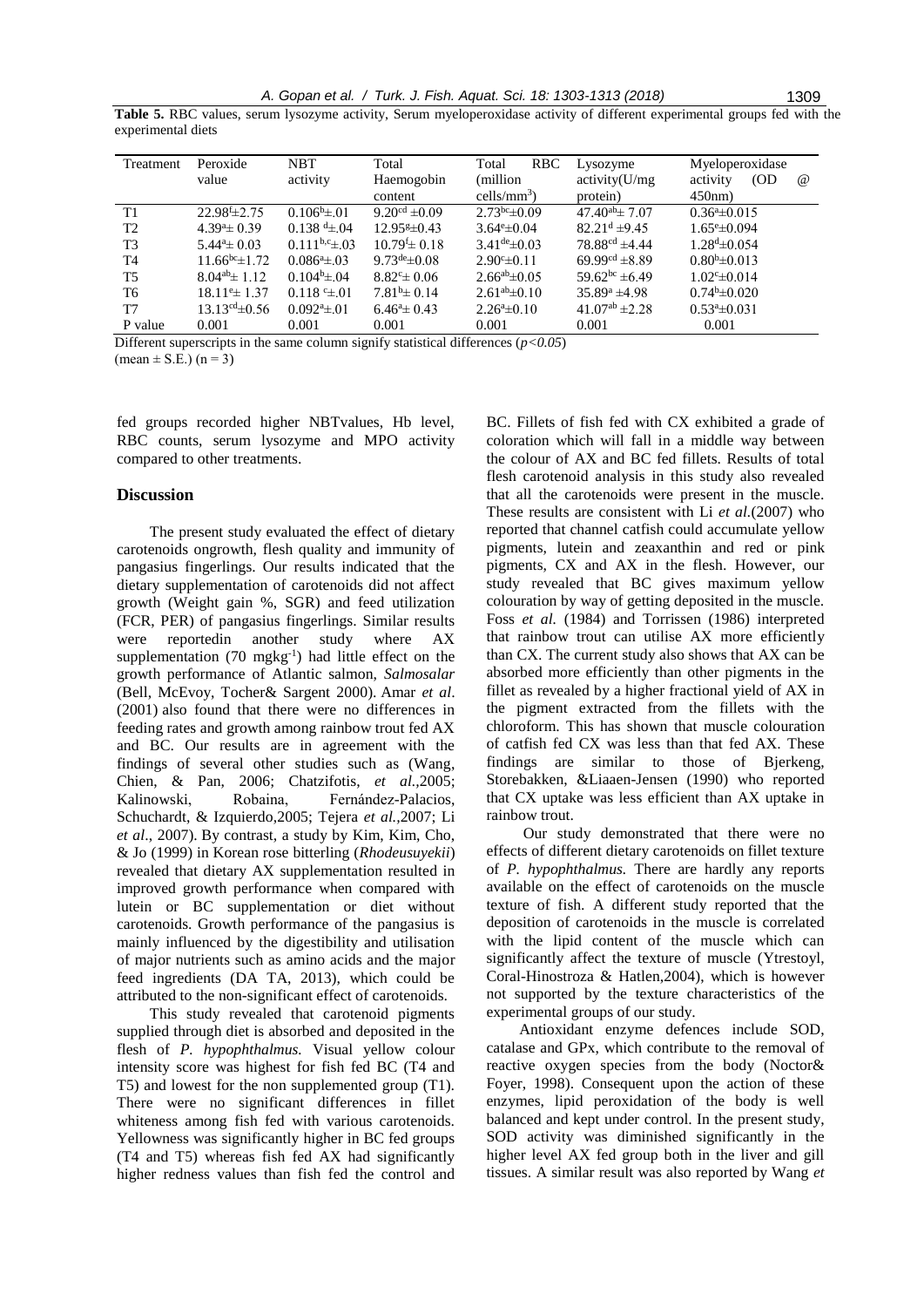*al.* (2006) that fish supplemented with AX had shown lower SOD activity compared to other carotenoid fed fish. SOD, a specific cytosolic enzyme that is responsible for scavenging superoxide radicals, is involved in protective mechanisms within tissue injury following oxidative process and phagocytosis. The higher the SOD activity, the more superoxide radicals need to be reacted. In liver maximum SOD activity was in control group which was fed with the purified diet without any CDs. In this study, the decrease of SOD with increasing dietary AX concentration indicated that dietary AX effectively reduced SOD levels. Catalase activity also reduced significantly in the AX fed groups irrespective of the dose compared to other carotenoid fed groups. Similar results are also observed by Lygren, Hamre & Waagboe (1999) who reported when there are high levels of fat-soluble antioxidants, such as AX and vitamin E, there was a reduced need for endogenous antioxidant enzymes, such as catalase and SOD. Another study by (Martin *et al.,*1999) also supported that SOD, catalase and glutathione peroxidase activities decreased with the increase of dietary AX.

PUFA/SFA ratio is a critical indicator of lipid peroxidation as the fraction of PUFA decreases with increase in lipid peroxidation (Kang, Shin, Park & Lee, 2005). PUFA/SFA ratio of all the treatment groups have significantly differed among the treatments and a high PUFA/SFA ratio were found in the higher level AX fed group and followed by the lower level AX fed group. This is because of the strong antioxidant activity of astaxanthin protect PUFA from oxidation compared to other carotenoids. PUFA, in particular the highly unsaturated fatty acids (HUFA); eicosapentaenoic acid (EPA) [20:5(n-3)] and docosahexaenoic acid (DHA) [22:6(n-3)] are fundamental cellular membranes components susceptible to attack by reactive oxygen species. Our study showed that AX protects oxidation of essential polyunsaturated fatty acids (PUFA), which is also supported by Guerin, Huntley & Olaizola (2003), who reported that AX preserves the essential (PUFA) and give protection against UV light effects. Carotenoids are potent antioxidants which act synergistically with non-enzymatic antioxidants such as vitamin E (Bell *et al*., 2000). Astaxanthin possesses good singlet oxygen quenching properties and may serve as an antioxidant in systems containing unsaturated fatty acids by quenching free radicals (Martin *et al*., 1999). The good antioxidant properties of astaxanthin may relieve oxidative stress and have beneficial health effects (Higuera-Ciapara, Félix-Valenzuela, & Goycoolea, 2006; Hussein Sankawa, Goto, Matsumoto & Watanabe, 2006).

The antioxidant activity of astaxanthin attracts particular attraction as fish tissues are rich in PUFA. The extent of lipid oxidation can be determined by measuring amounts of primary peroxidation products, losses of unsaturated fatty acids, and concentrations of secondary products, such as carbonyls and

hydrocarbon gases (Halliwell & Chirico, 1993). In the present study, the peroxide value of fish muscle of different treatments differed significantly with lowest values were observed for the diet supplemented with astaxanthin and highest values in the fishes fed control diet without any added carotenoids. This suggests that dietary astaxanthin may serve to protect the PUFA in fish tissues from the detrimental effects of oxidation.

Increased NBT can be correlated with the increased bacterial pathogen killing activity of phagocytes. AX in the present study was observed to increase the NBT values of the experimental groups significantly. Kim, Song, Kim & Lee (2012) also reported increased neutrophil activation by NBT in fish fed with the 2% and 3% AX. Highest NBT value was observed by lower level AX (T2) fed group, suggesting the immune protective effect of the AX in the fish. However, higher level of AX in the diet could not produce the same type of phagocyte response. The RBC count of pangasius in the present study fell in the same range which was also reported by Yaghobi Dorafshan, Paykan-Heyrati, & Mahmoudi (2013). Highest RBC count was found in the lowlevel AX supplemented group. Hb levels also followed the same trend as that of RBC. Maximum values were observed in the low AX fed group followed by high AX fed counterpart. Immuno stimulants have the general capacity to improve the RBC and the haemoglobin level, which might have caused due to AX supplementation. The present study also observed that RBC and Hb levels were lower in higher dose CD supplemented groups compared to their lower dose counterparts. Lysozyme plays an important role in immunity by lysis of the bacterial cell wall and thus stimulates phagocytosis of the bacteria. In the present study, AX was found to cause an increase in the serum lysozyme activity of the fish; Li *et al*. (2014) also reported increased lysozyme activity with the increasing AX. Jha, Pal, Sahu, Kumar & Mukherjee (2007) reported that immunostimulants such as BC, ω-3 PUFA and yeast RNA can enhance the lysozyme activity in the serum. MPO is a hemoprotein, which plays a key role in the non-specific immune response of the organism, which is secreted during activation of neutrophils. It utilizes hydrogen peroxide during the respiratory burst to produce hypochlorous acid (Kumar *et al.,*2013). The treatment groups with AX supplementation  $(T2 \& T3)$ showed higher MPO activity. In a different study, Kumari & Sahoo (2006) reported raised MPO activity with immunostimulants. In the present study, the increased serum lysozyme and MPO activity in the AX supplemented groups is an indication of the activation of the non-specific immune system in the presence of this CDs. Thus the study demonstrated that AX supplementation not only improves the colouration of flesh but enhance the immune response as well.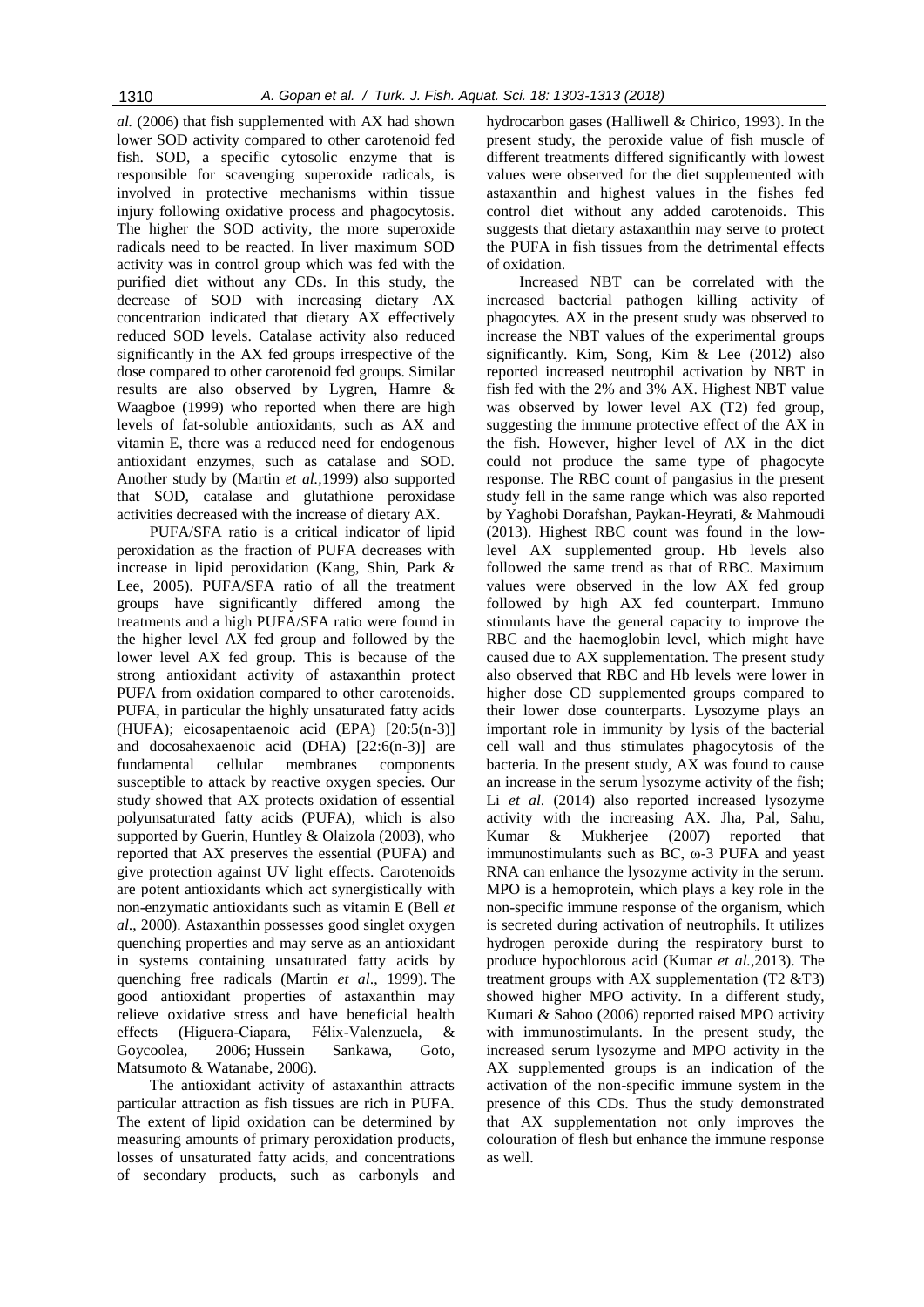#### **Conclusion**

The present study suggests that AX supplementation in the feed at dose of 150mg/kg can improve the pinkish colouration of the fillet of pangasius. This is especially helpful for farmers of many countries who experience the issue of yellow discolouration in their farmed sutchi catfish. Further, our study revealed that most of the yellow discolouration problem in the fillet occurs due to the accumulation of carotenoids like beta-carotene, which can be minimised by avoiding the use of those ingredients which indispensably rich in yellow pigments for feed formulation. However, further studies with manipulation of the level of carotenoid and feeding duration are required before recommending carotenoids to pangasius farmers.

#### **Acknowledgements**

The authors thank the Director, Central Institute of Fisheries Education, for providingfunds and facilities for carrying out the present study. The first author also thankfultoDr.Jayakumari, Central Institute of FisheriesTechnology Mumbai for providing facilities for texture and colour analysis. The authors also thank the Vilas, Managing Director, DSM Nutrition, Indiafor providing the carotenoids for the present study.

#### **References**

- Amar, E. C., Kiron, V., Akutsu, T., Satoh, S., & Watanabe, T. (2012). Resistance of rainbow trout *Oncorhynchusmykiss* to infectious hematopoietic necrosis virus (IHNV) experimental infection following ingestion of natural and synthetic carotenoids. *Aquaculture*, 330,148-155. https://dx.doi.org/10.1016/j.aquaculture.2011.12.007
- Amar, E. C., Kiron, V., Satoh, S., Okamoto, N., & Watanabe, T. (2000). Effects of dietary β‐ carotene on the immune response of rainbow trout *Oncorhynchusmykiss*. *Fisheries Science*, *66*(6), 1068- 1075.
	- https://dx.doi.org/10.1046/j.1444-2906.2000.00170.x
- Amar, E. C., Kiron, V., Satoh, S., & Watanabe, T. (2004). Enhancement of innate immunity in rainbow trout (*Oncorhynchus mykiss,* Walbaum) associated with dietary intake of carotenoids from natural products. *Fish and shellfish immunology*, *16*(4), 527- 537. http://dx.doi.org/10.1016/j.fsi.2003.09.004.
- Amar, E. C., Kiron, V., Satoh, S., & Watanabe, T. (2001). Influence of various dietary synthetic carotenoids on bio‐ defence mechanisms in rainbow trout, *Oncorhynchusmykiss* (Walbaum). *Aquaculture research*, *32*(s1), 162-173.

http://dx.doi.org/10.1046/j.1355-557x.2001.00051.x

- AOAC, (1995). Official methods of Analysis of AOAC International, Vol. 1, 16<sup>th</sup>edn. (ed. By P. A. Cunnif,),1, pp. AOAC International, Arlington, USA.
- Baker, R., &Günther, C. (2004). The role of carotenoids in consumer choice and the likely benefits from their

inclusion into products for human consumption. *Trends in Food Science and Technology*, *15*(10), 484-488. https://dx.doi.org/10.1016/j.tifs.2004.04.0094

- Bell, J. G., McEvoy, J., Tocher, D. R., & Sargent, J. R. (2000). Depletion of α-tocopherol and astaxanthin in Atlantic salmon (*Salmosalar*) affects autoxidativedefense and fatty acid metabolism. *The Journal of nutrition*, *130*(7), 1800-1808.
- Bjerkeng, B., Storebakken, T., & Liaaen-Jensen, S. (1990). Response to carotenoids by rainbow trout in the sea: resorption and metabolism of dietary astaxanthin and canthaxanthin. *Aquaculture*, *91*(1-2),153-162. https://dx.doi.org/10.1016/0044-8486(90)90184-O
- Blaxhall, P. C. &Daisely, K. W. (1973). Routine haematological methods for use with fish blood. *Journal of Fish Biology,* 5,771-781. https://dx.doi.org/10.1111/j.1095-
- 8649.1973.tb04510.x
- Chatzifotis, S., Pavlidis, M., Jimeno, C. D., Vardanis, G., Sterioti, A., &Divanach, P. (2005). The effect of different carotenoid sources on skin coloration of cultured red porgy (*Pagruspagrus*). *Aquaculture Research*, *36*(15), 1517-1525.

http://dx.doi.org/10.1111/j.1365-2109.2005.01374.x

De Silva, S. S., & Phuong, N. T. (2011). Striped catfish farming in the Mekong Delta, Vietnam: a tumultuous path to a global success. *Reviews in Aquaculture*, *3*(2), 45-73.

https://dx.doi.org 10.1111/j.1753-5131.2011.01046.x

- Folch, J., Lees, M., & Sloane-Stanley, G. H. (1957). A simple method for the isolation and purification of total lipids from animal tissues. *The Journal of biological Chemistry*, *226*(1), 497-509.
- Foss, P., Storebakken, T., Schiedt, K., Liaaen-Jensen, S., Austreng, E., &Streiff, K. (1984). Carotenoids in diets for salmonids: I. Pigmentation of rainbow trout with the individual optical isomers of astaxanthin in comparison with canthaxanthin. *Aquaculture*, *41*(3), 213-226. https://dx.doi.org/10.1016/0044-8486(84)90284-9
- Guerin, M., Huntley, M. E., & Olaizola, M. (2003). Haematococcusastaxanthin: applications for human health and nutrition. *TRENDS in Biotechnology*, *21*(5), 210-216. http://dx.doi.org/10.1016/S0167-7799(03)00078-7
- Gupta, S. K., Jha, A. K., Pal, A. K., &Venkateshwarlu, G. (2007). Use of natural carotenoids for pigmentation in fishes. *Indian Journal of Natural Products and Resources.*6, 46-49.
- Hagen, Ø., Solberg, C., Sirnes, E., & Johnston, I. A. (2007). Biochemical and structural factors contributing to seasonal variation in the texture of farmed Atlantic halibut (*Hippoglossushippoglossus* L.) flesh. *Journal of agricultural and food chemistry*, *55*(14), 5803- 5808. https://dx.doi.org/10.1021/jf063614h
- Halliwell, B., & Chirico, S. (1993). Lipid peroxidation: its mechanism, measurement, and significance. *The American journal of clinical nutrition*, *57*(5), 715S-724S.
- Halver, J. E. (1976). The nutritional requirements of cultivated warmwater and coldwater fish species. In *FAO Technical Conference on Aquaculture, Kyoto (Japan), 26 May 1976*.
- Harikrishnan, R., Balasundaram, C., &Heo, M. S. (2011). Impact of plant products on innate and adaptive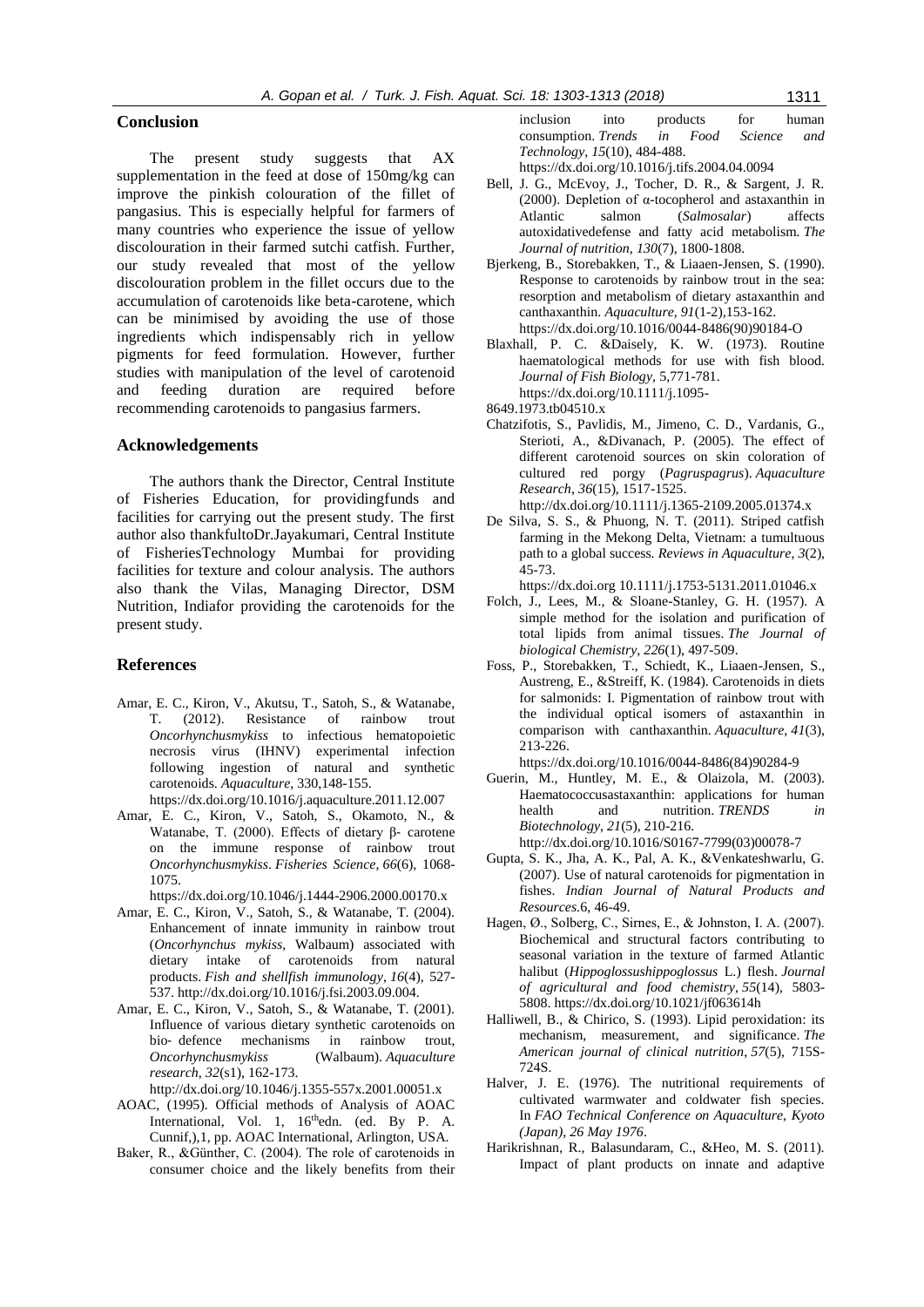immune system of cultured finfish and shellfish. *Aquaculture*, *317*(1), 1-15.

https://dx.doi.org/10.1016/j.aquaculture.2011.03.039

- Hastings, W.H. (1969). Nutritional score. In: Fish in Research (Newhaus, O.W. &Halver, J.E. eds), pp. 263–292. Academic Press, New York.
- Higuera-Ciapara, I., Felix-Valenzuela, L., &Goycoolea, F. M. (2006). Astaxanthin: a review of its chemistry and applications. *Critical reviews in food science and nutrition*, *46*(2), 185-196.

https://dx.doi.org/10.1080/10408690590957188

- Hu, B., Roy, L. A., & Davis, D. A. (2013). Correlations of xanthophylls in catfish fillets, plankton, shad and snails in catfish production ponds in west Alabama. *Aquaculture*, *402*, 46-49.
- https://dx.doi.org/10.1016/j.aquaculture.2013.03.022
- Hussein, G., Sankawa, U., Goto, H., Matsumoto, K., & Watanabe, H. (2006). Astaxanthin, a carotenoid with potential in human health and nutrition. *Journal of natural products*, *69*(3), 443- 449.http://dx.doi.org/10.1080/10408690590957188
- International IDF Standards International Dairy Federation. 1991. IDF-Square Vergote 41, Brussels, Sec. 74A:
- Jha, A. K., Pal, A. K., Sahu, N. P., Kumar, S., & Mukherjee, S. C. (2007). Haemato-immunological responses to dietary yeast RNA, ω-3 fatty acid and β-carotene in Catlacatla juveniles. *Fish and shellfish immunology*, *23*(5), 917-927. https://dx.doi.org/10.1016/j.fsi.2007.01.011
- Kalinowski, C. T., Robaina, L. E., Fernandez-Palacios, H., Schuchardt, D., &Izquierdo, M. S. (2005). Effect of different carotenoid sources and their dietary levels on red porgy (*Pagruspagrus*) growth and skin colour. *Aquaculture*, *244*(1), 223-231.

https://dx.doi.org/10.1016/j.aquaculture.2004.11.001

- Kang, M.J., Shin, M.S., Park, J.N. & Lee, S.S. (2005). The effects of polyunsaturated: saturated fatty acids ratios and peroxidisability index values of dietary fats on serum lipid profiles and hepatic enzyme activities in rats. *British journal of nutrition*, *94*(04), .526- 532.https://dx.doi.org/10.1079/BJN20051523
- Kim, H. S., Kim, Y., Cho, S. H., & Jo, J. Y. (1999). Effects of dietary carotenoids on the nuptial color of the bitterling (*Rhodeusuyekii*). *Korean Journal of Fisheries and Aquatic Sciences*, *32*(3), 276-279.
- Kim, S., Song, J., Kim, K., &Lee, K. (2012). Effects of dietary astaxanthin on innate immunity and disease resistance against *Edwardsiellatarda* in olive flounder *Paralichthysolivaceus.*http://hdl.handle.net/10524/231 82
- Krinsky, N. I., & Johnson, E. J. (2005). Carotenoid actions and their relation to health and disease. *Molecular aspects of medicine*, *26*(6), 459-516. https://dx.doi.org/10.1016/j.mam.2005.10.001
- Kumar, S., Raman, R. P., Pandey, P. K., Mohanty, S., Kumar, A., & Kumar, K. (2013). Effect of orally administered azadirachtin on non-specific immune parameters of goldfish *Carassiusauratus* (Linn. 1758) and resistance against *Aeromonashydrophila. Fish and shellfish immunology*, *34*(2), 564-573. https://dx.doi.org/10.1016/j.fsi.2012.11.038
- Kumari, J., &Sahoo, P. K. (2006). Non-specific immune response of healthy and immunocompromised Asian catfish (*Clariasbatrachus*) to several immunostimulants. *Aquaculture*, *255*(1),133-141. https://dx.doi.org/10.1016/j.aquaculture.2005.12.012
- Li, M. H., Robinson, E. H., Oberle, D. F., & Zimba, P. V. (2007). Effects of various dietary carotenoid pigments on fillet appearance and pigment absorption in channel catfish, *Ictaluruspunctatus*. *Journal of the World Aquaculture Society*, *38*(4), 557-563. https://dx.doi.org/10.1111/j.1749-7345.2007.00130.x
- Li, M., Wu, W., Zhou, P., Xie, F., Zhou, Q., & Mai, K. (2014). Comparison effect of dietary astaxanthin and *Haematococcus pluvialis* on growth performance, antioxidant status and immune response of large yellow croaker *Pseudosciaena crocea. Aquaculture*, *434*, 227-232.

https://dx.doi.org/10.1016/j.aquaculture.2014.08.022

Lygren, B., Hamre, K., & Waagbø, R. (1999). Effects of dietary pro-and antioxidants on some protective mechanisms and health parameters in Atlantic salmon. *Journal of Aquatic Animal Health*, *11*(3),211- 221.

http://dx.doi.org/10.1577/1548-

8667(1999)011%3C0211:EODPAA%3E2.0.CO;2

- Martin, H. D., Jäger, C., Ruck, C., Schmidt, M., Walsh, R., &Paust, J. (1999). Anti‐ and Prooxidant Properties of Carotenoids. *Advanced Synthesis and Catalysis*, *341*(3), 302-308.
- Misra, H. P., & Fridovich, I. (1972). The role of superoxide anion in the autoxidation of epinephrine and a simple assay for superoxide dismutase. *Journal of Biological chemistry*, *247*(10), 3170-3175.
- Noctor, G., & Foyer, C. H. (1998). Ascorbate and glutathione: keeping active oxygen under control. *Annual review of plant biology*, *49*(1), 249- 279.
- Olson, J. A. (1979). A simple dual assay for vitamin A and carotenoids in human liver. *Nutrition Reports International (USA)*.
- Sajilata, M. G., Singhal, R. S. & Kamat, M. Y. (2008). The Carotenoid Pigment Zeaxanthin a Review. *Comprehensive Reviews In Food Science And Food Safety* **7**, 29-49.

https://dx.doi.org/10.1111/j.1541-4337.2007.00028.x

- Quade, M. J., & Roth, J. A. (1997). A rapid, direct assay to measure degranulation of bovine neutrophil primary granules. *Veterinary Immunology and Immunopathology*, *58*(3), 239-248. https://dx.doi.org/10.1016/S0165-2427(97)00048-2
- Sahoo, P. K., Kumari, J., & Mishra, B. K. (2005). Non‐ specific immune responses in juveniles of Indian major carps. *Journal of Applied Ichthyology*, *21*(2), 151-155.

https://dx.doi.org/10.1111/j.1439-0426.2004.00606.x

- Schmidt, A. S., Bruun, M. S., Dalsgaard, I., Pedersen, K., & Larsen, J. L. (2000). Occurrence of antimicrobial resistance in fish-pathogenic and environmental bacteria associated with four Danish rainbow trout farms. *Applied and environmental microbiology*, *66*(11), 4908-4915. https://dx.doi.org/10.1128/AEM.66.11.4908- 4915.2000
- Singh, A. K., & Lakra, W. S. (2012). Culture of *Pangasianodonhypophthalmus* into India: impacts and present scenario. *Pakistan Journal of Biological Sciences*, *15*(1), 19. 10.3923/pjbs.2012.19.26
- Snedecor, G.W. & Cochran, (1967). Statistical Methods. *6 th(edn) Iowa State University Press, Ames*
- Stasiack, A. S. & Bauman, C. P., (1996). Neutrophil activity as a potent indicator of concomitant analysis. *Fish and*